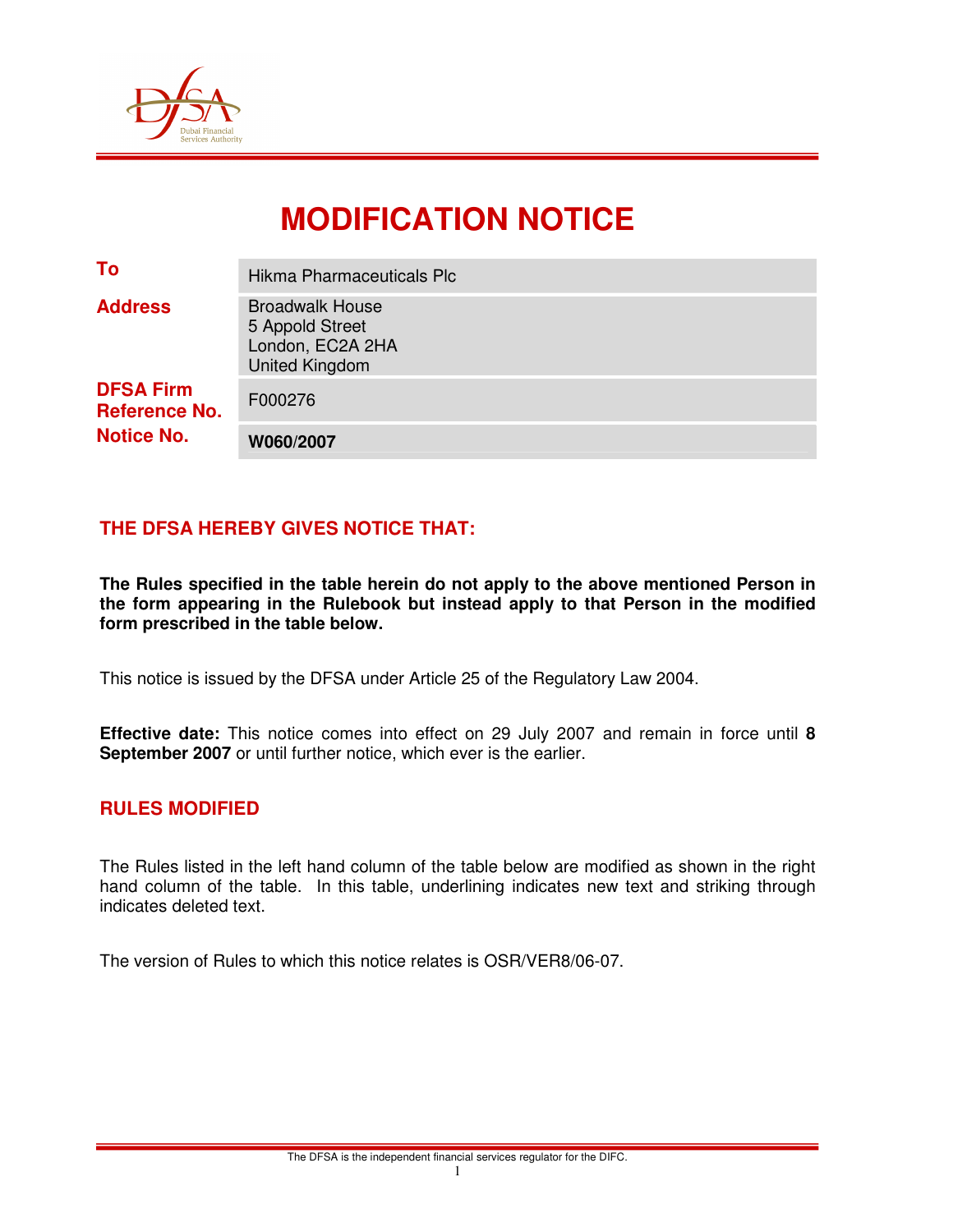

| <b>Rule</b>             | <b>Modified Text</b>            |                                                                                                                                                                                                                      |                                                                                                                                                                          |           |
|-------------------------|---------------------------------|----------------------------------------------------------------------------------------------------------------------------------------------------------------------------------------------------------------------|--------------------------------------------------------------------------------------------------------------------------------------------------------------------------|-----------|
| Item 16<br>Under A2.1.1 | Interim financial<br>statements | <b>Requirements</b><br>A Reporting<br>(a)<br>Entity must<br>publish a an<br>audited<br>semi-annual<br>financial<br>statement for<br>the first six<br>months of<br>each<br>financial year<br>or period;<br>and<br>(b) | <b>Time</b><br>Without delay<br>and in any<br>event no later<br>than 60 days of<br>the end of the<br>period to which<br>the statement<br>relates-7<br>September<br>2007. | and so on |

### **CONDITIONS**

The modifications in respect of the Rules specified above remain in effect for the duration of the period set out above on condition that:

(a) That Hikma Pharmaceuticals immediately discloses by way of announcement the following information:

 "It is unable to meet the DFSA's requirement to publish its semi-annual financial statement within 60 days of the end of the period to which the statement relates. It has sought and obtained from the DFSA relief from this requirement. The effect of this relief is to extend the latest date for publication for an audited semi-annual financial statement to **7 September 2007**."

#### **INTERPRETATION**

The provisions in this notice are to be construed in accordance with GEN section 6.2 as if these provisions are provisions of the Rulebook.